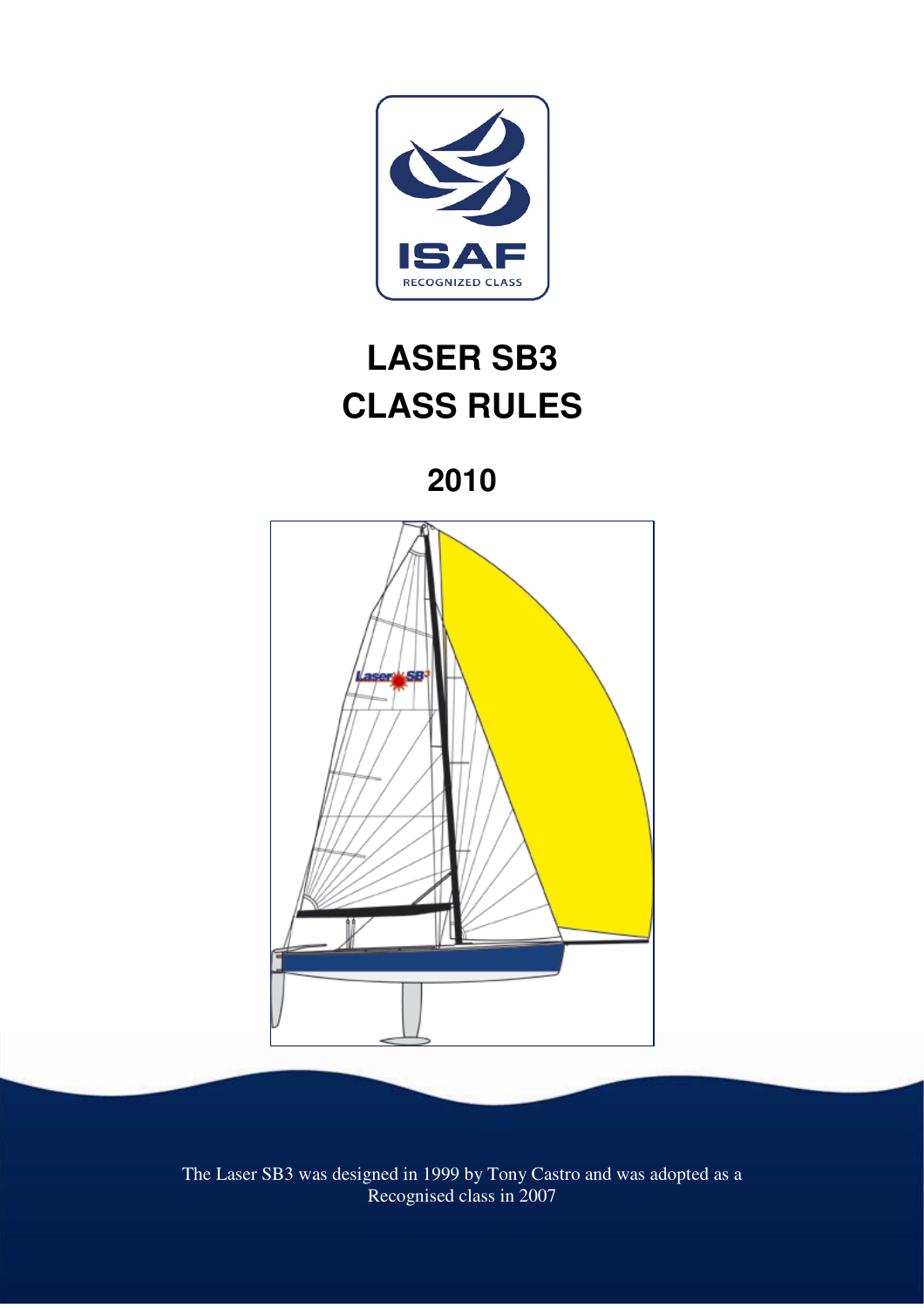# INDEX

#### PART I – ADMINISTRATION

#### **Section A – General**

| A.1            |                             |
|----------------|-----------------------------|
| A.2            |                             |
| A.3            |                             |
| A.4            |                             |
| A <sub>5</sub> |                             |
| A.6            |                             |
| A.7            | Class Rules Amendments  5   |
| A.8            |                             |
| A <sub>9</sub> | International Class Fee and |
|                |                             |
|                |                             |
|                |                             |

#### **Section B – Boat Eligibility**

| B.2 Class Association Markings5 |
|---------------------------------|

#### PART II – REQUIREMENTS AND LIMITATIONS

# **Section C – Conditions for Racing**

| C.6  |                                     |    |
|------|-------------------------------------|----|
| C.7  |                                     |    |
| C.8  |                                     |    |
| C.9  |                                     | 12 |
| C.10 |                                     | 13 |
|      | <b>Section D-Hull</b>               |    |
| D.1  | Hull Specification                  | 13 |
| D.2  | Hull Manufacturer                   | 13 |
| D.3  | Hull Identification                 | 14 |
| D.4  |                                     | 14 |
| D.5  |                                     | 14 |
|      | <b>Section E - Hull Appendages</b>  |    |
| E.1  | Keel and Rudder Specifications 14   |    |
| E.2  | Manufacturer                        | 14 |
| E.3  | Keel and Rudder Alterations         | 14 |
|      | <b>Section <math>F - Rig</math></b> |    |
| F.1  |                                     | 14 |
| F.2  | Rig Manufacturer                    | 14 |
| F.3  |                                     | 15 |
|      | <b>Section G – Sails</b>            |    |
| G.1  |                                     | 15 |
| G.2  | Sail Manufacturer                   | 15 |
| G.3  |                                     | 15 |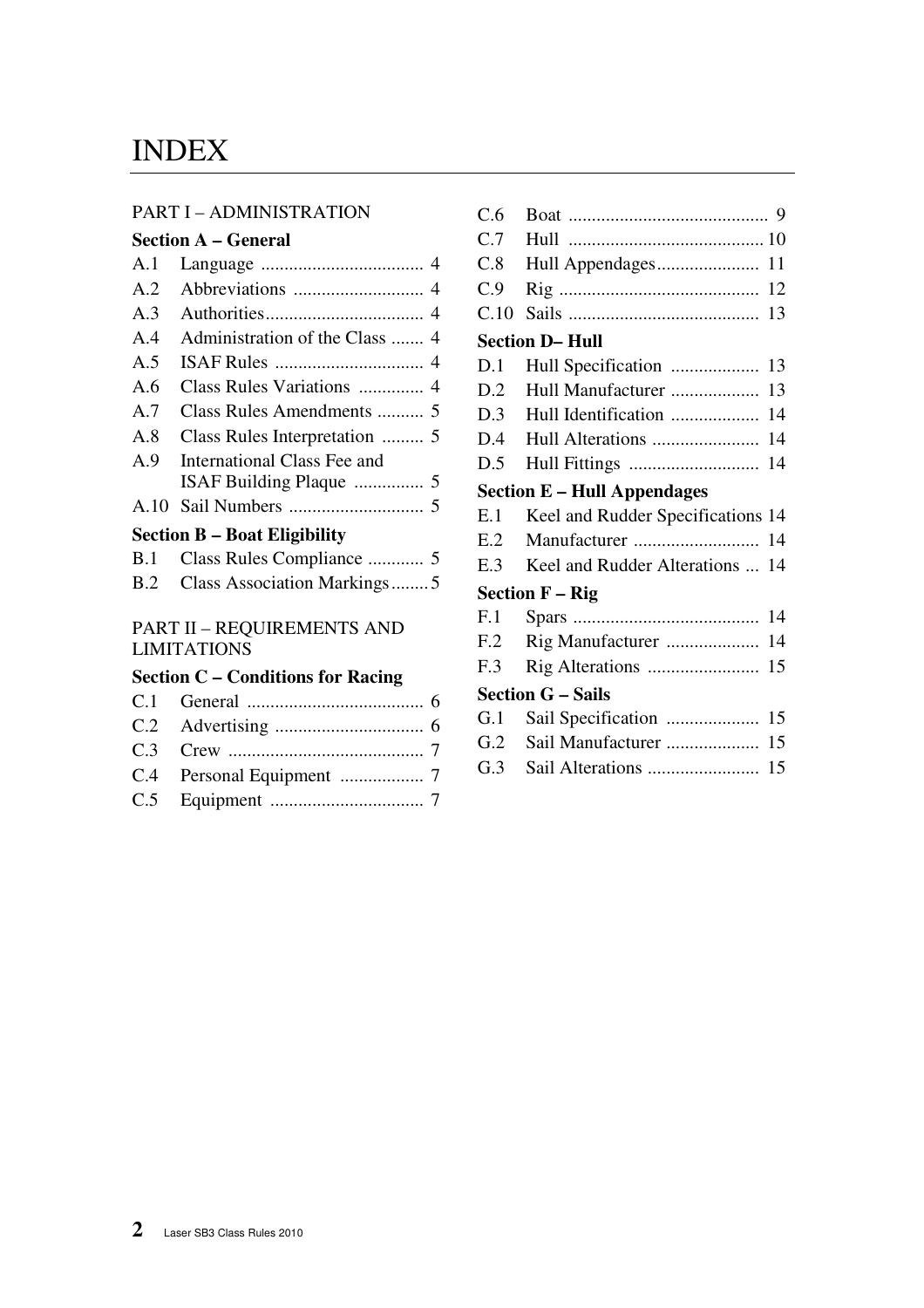# INTRODUCTION

*The Laser SB3 Class has been created as a strict one-design sportsboat where the true test when raced is between crews and not boats and equipment. The fundamental objective of these class rules is to ensure that this concept is maintained.* 

*Laser SB3 hulls, hull appendages, tillers, rigs and sails shall only be manufactured by the licensed manufacturers. Equipment is required to comply with the Laser SB3 Building Specification.* 

Laser SB3 hulls, hull appendages, rigs and sails may, after having left the *manufacturer, only be altered to the extent permitted in Section C of the class rules.*

*Owners and crews should be aware that compliance with rules in Section C is NOT checked as part of the manufacturing process.* 

*Rules regulating the use of equipment during a race are contained in Section C of these class rules, in ERS Part I and in the Racing Rules of Sailing.* 

*This introduction is intended to provide a non-binding overview. The Laser SB3 Class Rules proper begin on the next page.*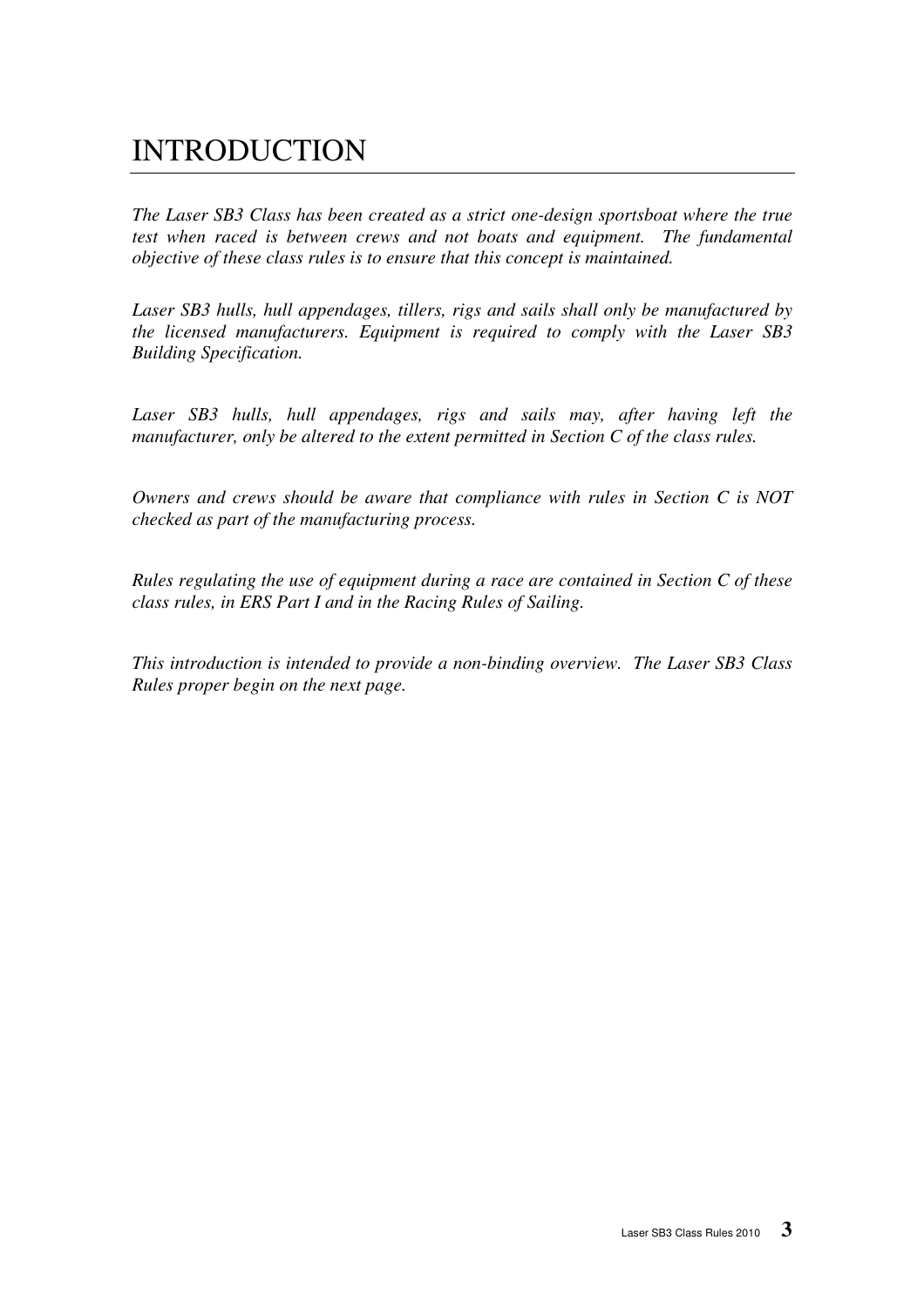# PART I – ADMINISTRATION

# **Section A – General**

# **A.1 LANGUAGE**

- A.1.1 The official language of the class is English and in case of dispute over translation the English text shall prevail.
- A.1.2 The word "shall" is mandatory and the word "may" is permissive.

# **A.2 ABBREVIATIONS**

- A.2.1 ISAF International Sailing Federation
	- MNA ISAF Member National Authority
		- SB3CA Laser SB3 Class Association
		- NCA National Laser SB3 Class Association
		- ERS Equipment Rules of Sailing
		- RRS Racing Rules of Sailing
		- LIC Licensors Laser and Copyright Holder
		- LM Licensed Manufacturers as agreed by the LIC and SB3CA

# **A.3 AUTHORITIES**

- A.3.1 The international authority of the class is the ISAF which shall co-operate with the LIC and the SB3CA in all matters concerning these **class rules**.
- A.3.2 The ISAF, the SB3CA, a NCA, or an MNA are under no legal responsibility in respect of these **class rules**.

# **A.4 ADMINISTRATION OF THE CLASS**

- A.4.1 The class is administered by the SB3CA which shall co-operate with the LIC. The SB3CA may delegate part or all of its administrative functions to an NCA.
- A.4.2 In countries where there is no NCA, or the NCA does not wish to administrate the class, its administrative functions shall be carried out by the SB3CA in cooperation with the MNA, or by the MNA in co-operation with the SB3CA.

# **A.5 ISAF RULES**

- A.5.1 These **class rules** shall be read in conjunction with the ERS.
- A.5.2 Except where used in headings, when a term is printed in "**bold**" the definition in the ERS applies and when a term is printed in "*italics"* the definition in the RRS applies.

# **A.6 CLASS RULES VARIATIONS**

- A.6.1 At Class Events see RRS 89.1.(d) ISAF Regulation 26.5(f) applies. At all other events RRS 87 applies.
- A.6.2 The Notice of Race and/or Sailing Instructions may only vary **class rules** C.3.1 (b) C.3.3 (b), C.4.2 and C.5.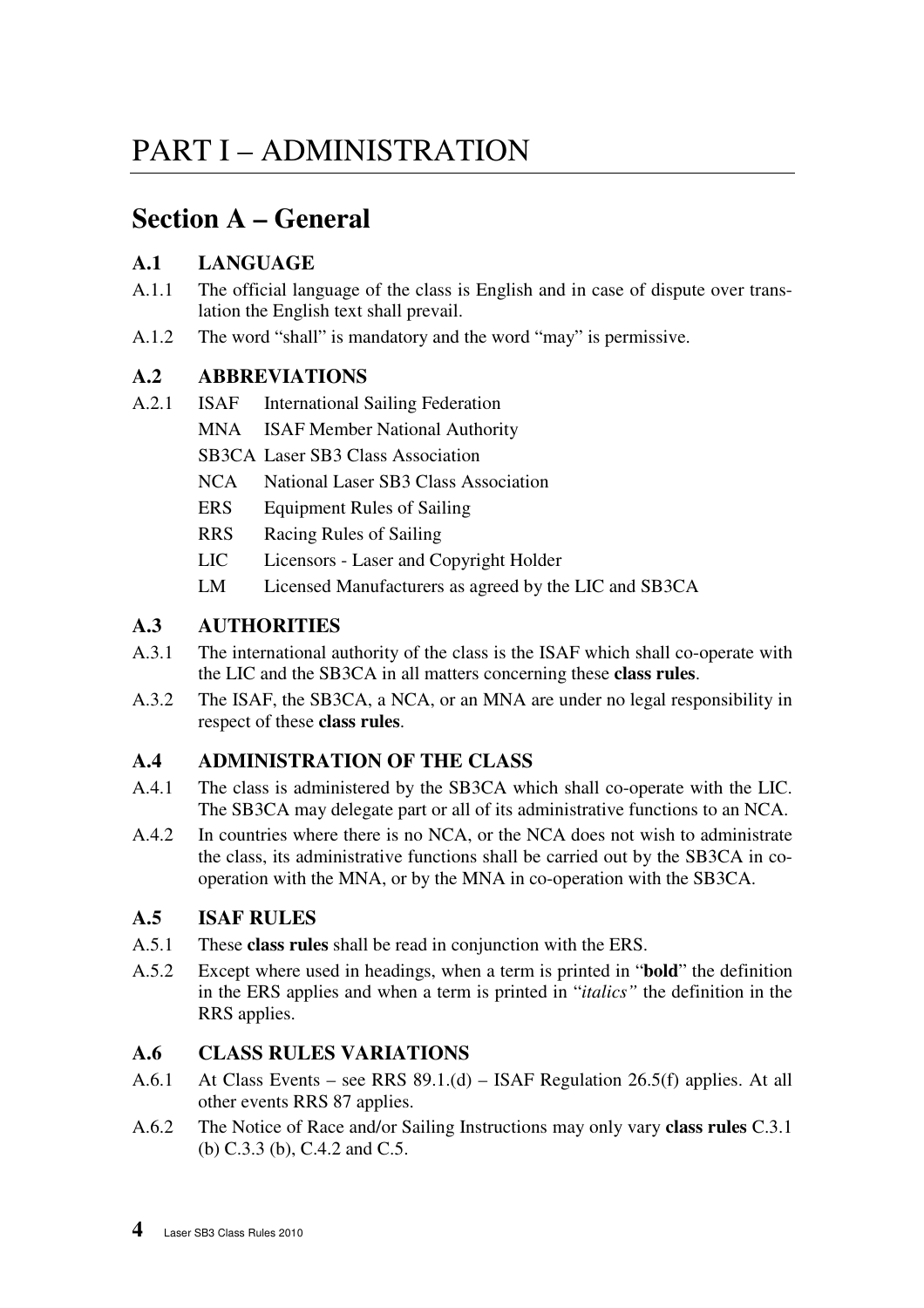# **A.7 CLASS RULES AMENDMENTS**

- A.7.1 Submissions for rule changes may be made in writing by the SB3 World Council after consultation with the LIC.
- A.7.2 Amendments to these **class rules** shall only be made subject to approval of ISAF in accordance with the ISAF Regulations.

### **A.8 CLASS RULES INTERPRETATIONS**

A.8.1 Interpretations of **class rules** shall be made by ISAF in consultation with the LIC and SB3CA in accordance with the ISAF Regulations.

# **A.9 INTERNATIONAL CLASS FEE AND ISAF BUILDING PLAQUE**

- A.9.1 The licensed hull builder shall pay the International Class Fee.
- A.9.2 ISAF shall, after having received the International Class Fee for the hull, send the ISAF Building Plaque to the licensed hull builder.

# **A.10 SAIL NUMBERS**

- A.10.1 Sail numbers shall be issued by the LIC.
- A.10.2 Sail numbers shall be issued in consecutive order.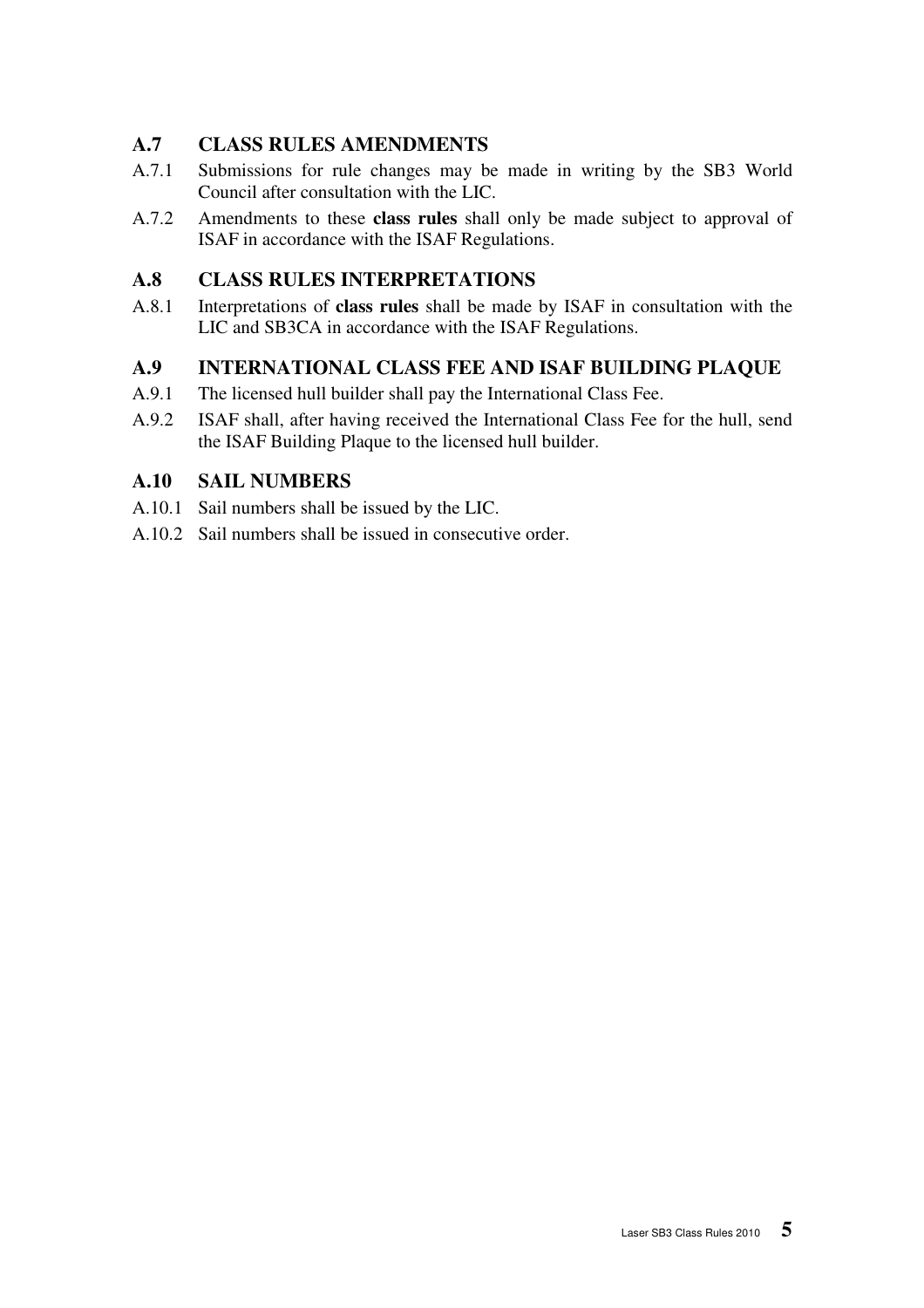# **Section B – Boat Eligibility**

For a **boat** to be eligible for *racing*, it shall comply with the rules in this section.

# **B.1 CLASS RULES COMPLIANCE**

- B.1.1 The boat shall:
	- (a) be in compliance with the **class rules**.
- B.1.2 In the event of a dispute alleging non-compliance with **class rules** where specific measurements are not stated, the following procedure shall be adopted:
	- a) A sample measurement of the disputed item shall be obtained by taking the identical measurement from five boats or items of equipment, which are not the subject of the dispute.
	- b) The measurement of the disputed boat or items of its equipment, taken using the same technique as above, shall be compared to the sample.
	- c) If any of the measurements obtained from the disputed boat or item of equipment lie outside the corresponding range of measurements found in the sample, the matter together with the details of the measurement methods and any other relevant information shall be referred to the Race Committee.

# **B.2 CLASS ASSOCIATION MARKINGS**

B.2.1 Each Laser SB3 shall have a builder's hull identification mark incorporating the boat sail number fixed in the rear of the cockpit.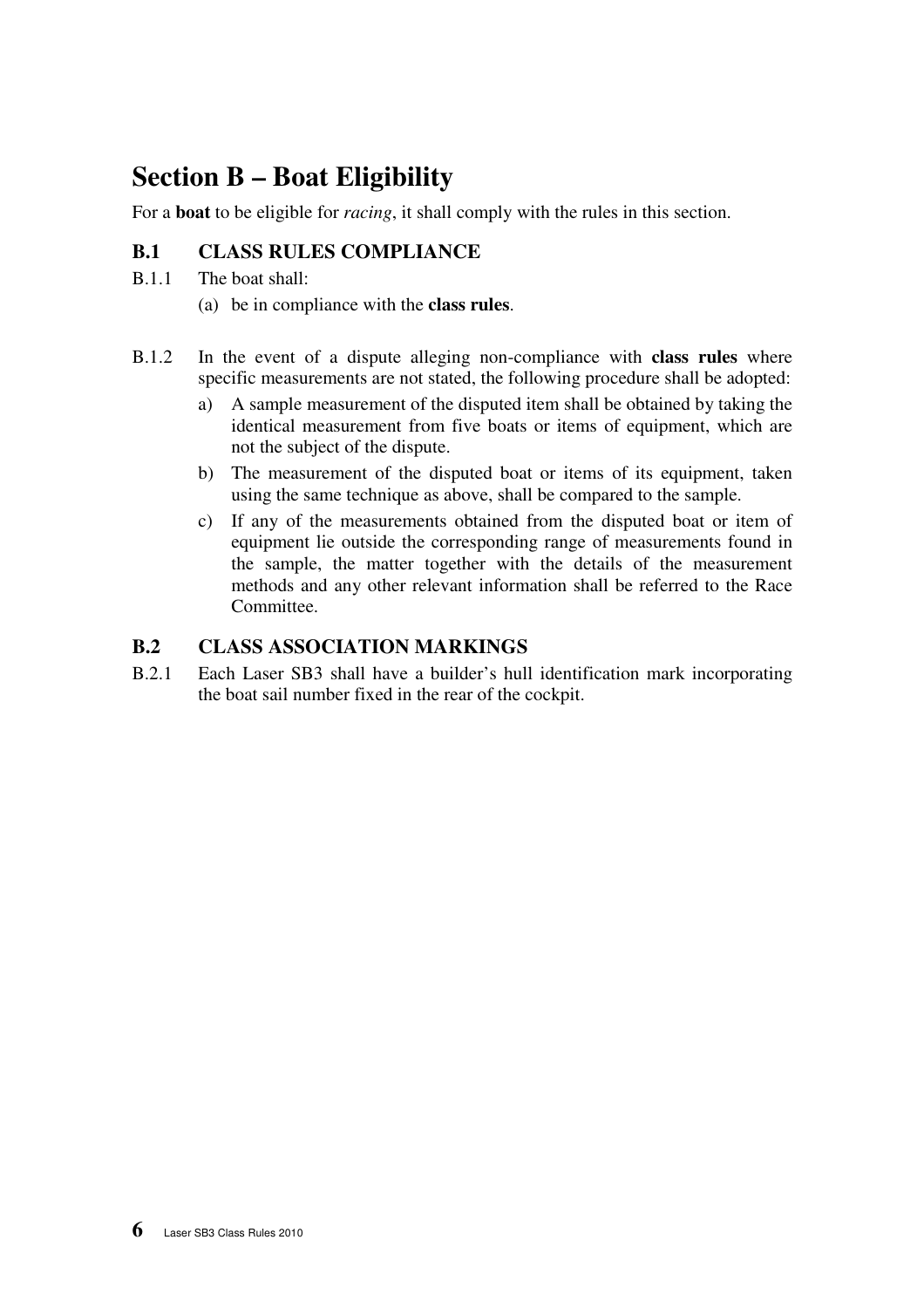# PART II – REQUIREMENTS AND LIMITATIONS

The **crew** and the **boat** shall comply with the rules in Part II when *racing*. In case of conflict Section C shall prevail.

The rules in Part II are **closed class rules**, where anything not specifically permitted by the **class rules** is prohibited. Any **equipment inspection** shall be carried out in accordance with the ERS except where varied by Part II of these **class rules**.

# **Section C – Conditions for Racing**

# **C.1 GENERAL**

#### C.1.1 RULES

- (a) RRS 50.4 shall not apply.
- (b) RRS Appendix G.1.3 (d) shall not apply.
- (c) RRS 42.3 is changed as follows:

Add to RRS 42.3:

 i) A boat's crew may pump the mainsail repeatedly to release the top batten.

(d) The ERS Part I – Use of Equipment shall apply.

#### C.1.2 LIMITATIONS

- (a) The Laser SB3 shall only be raced with **hull**, **hull appendages**, **rig**, **sails**, battens and tiller, as supplied by the LM conforming to these rules.
- (b) Where specified in these **class rules**, parts or equipment may be replaced providing that the replacement is of a similar weight, size and type, performs the same function and is not made of carbon fibre. The replacement parts or equipment may be obtained from any supplier.
- (c) No person is permitted to race a Laser SB3 in any event unless the owner, or a joint owner, or a nominated representative of an organisation owning the Laser SB3 is a current Full Member and one person on board is either a Full Member or Associate Member of the Class Association.

# **C.2 ADVERTISING**

#### C.2.1 LIMITATIONS

 Advertising shall only be displayed in accordance with the ISAF Advertising Code. (See ISAF Regulation 20)

### **C.3 CREW**

#### C.3.1 WEIGHTS

- (a) The total weight of the **crew** dressed in at least underwear shall not exceed 270 kg
- (b) Crews shall be weighed during the registration period prior to racing if required by Notice of Race.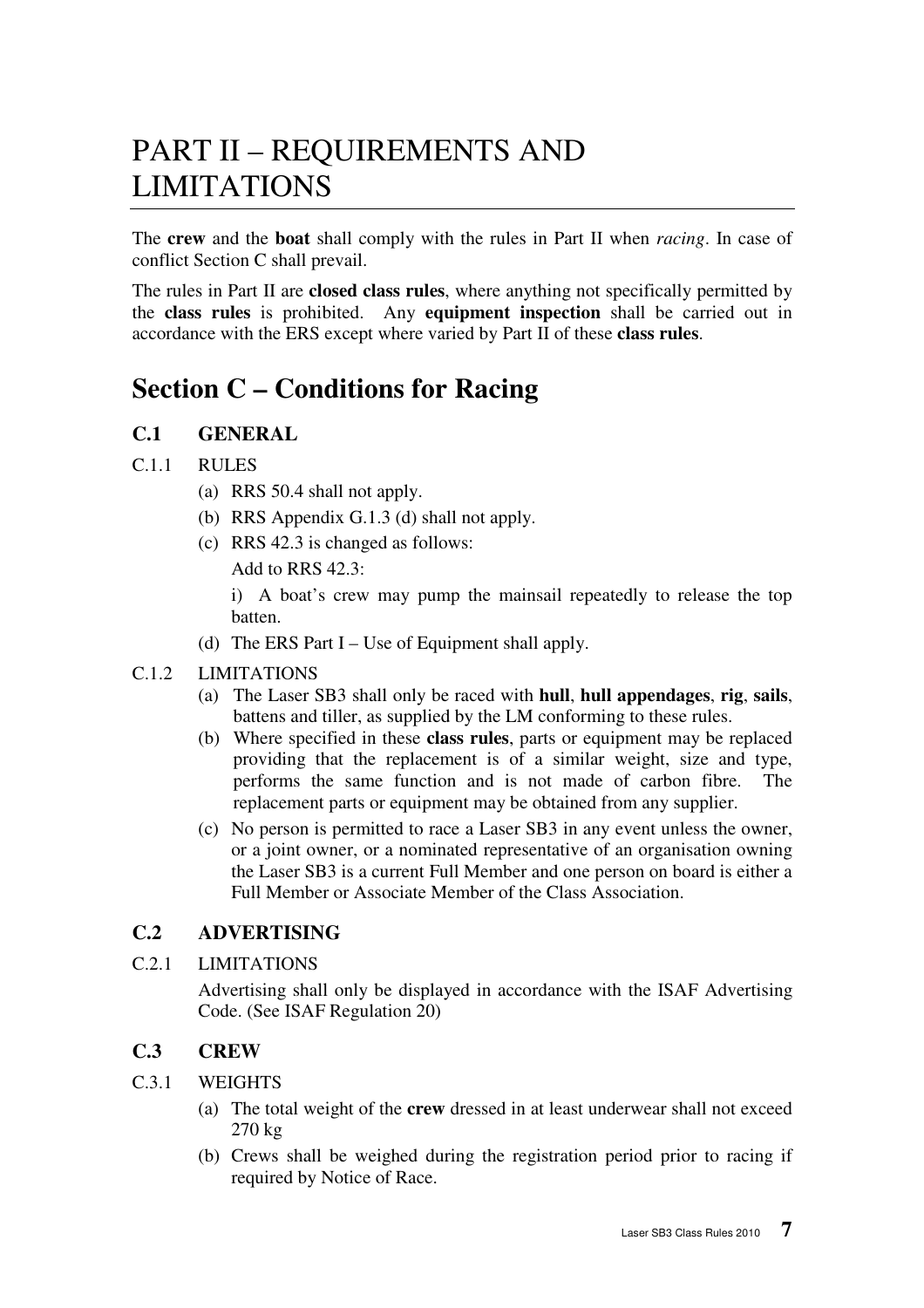(c) In the event of crew substitution, should the total **crew** weight change by in excess of 15kg, the boat shall carry ballast in the form of water in clear containers below decks at the base of the mast such that the adjusted weight is not more than 15kg from the original total.

#### C.3.2 LIMITATIONS

- (a) The **crew** shall consist of a maximum of 4 persons.
- (b) There shall be no **crew** substitution unless:
	- (1) The Race Committee is advised, in writing before the event registration period, of the exact dates of required crew changes. The new crew members must be available for weighing before starting to race.

 $OR<sup>2</sup>$ 

(2) Authorised by the Race Committee before any race starts as being necessary due to wholly unavoidable circumstances.

#### C.3.3 POSITIONING

- (a) When hiking or sitting outboard, **crews** shall sit facing inboard in such a way that the base of their spine or legs are not on or over the side rails, or outside the forward extension of the line of the side rails,
- (b) No device, method or sheet may be used to implement or assist hiking or sitting outboard other than the foot straps as positioned and supplied by the licensed manufacturer.

#### **C.4 PERSONAL EQUIPMENT**

#### C.4.1 MANDATORY

- (1) The boat shall be equipped with a **personal flotation device** for each crew member to the minimum standard ISO 12402-5 (CE 50 Newtons), or USCG Type III, or AUS PFD 1 which shall be stored on deck.
- (2) No clothing or equipment shall be carried with the specific feature of adding weight by water absorption or holding water in pockets, compartments, containers or any other method.

#### C.4.2 OPTIONAL

- (1) Mobile telephones
- (2) Handheld GPS

#### **C.5 EQUIPMENT**

Replacement of the following items is permitted. Parts may be obtained from any supplier unless otherwise stated.

#### C.5.1 MANDATORY

- (1) One horseshoe lifebuoy attached at the stern.
- (2) A bucket of minimum volume 9 litres on a lanyard not less than 2m in length and 4mm in diameter.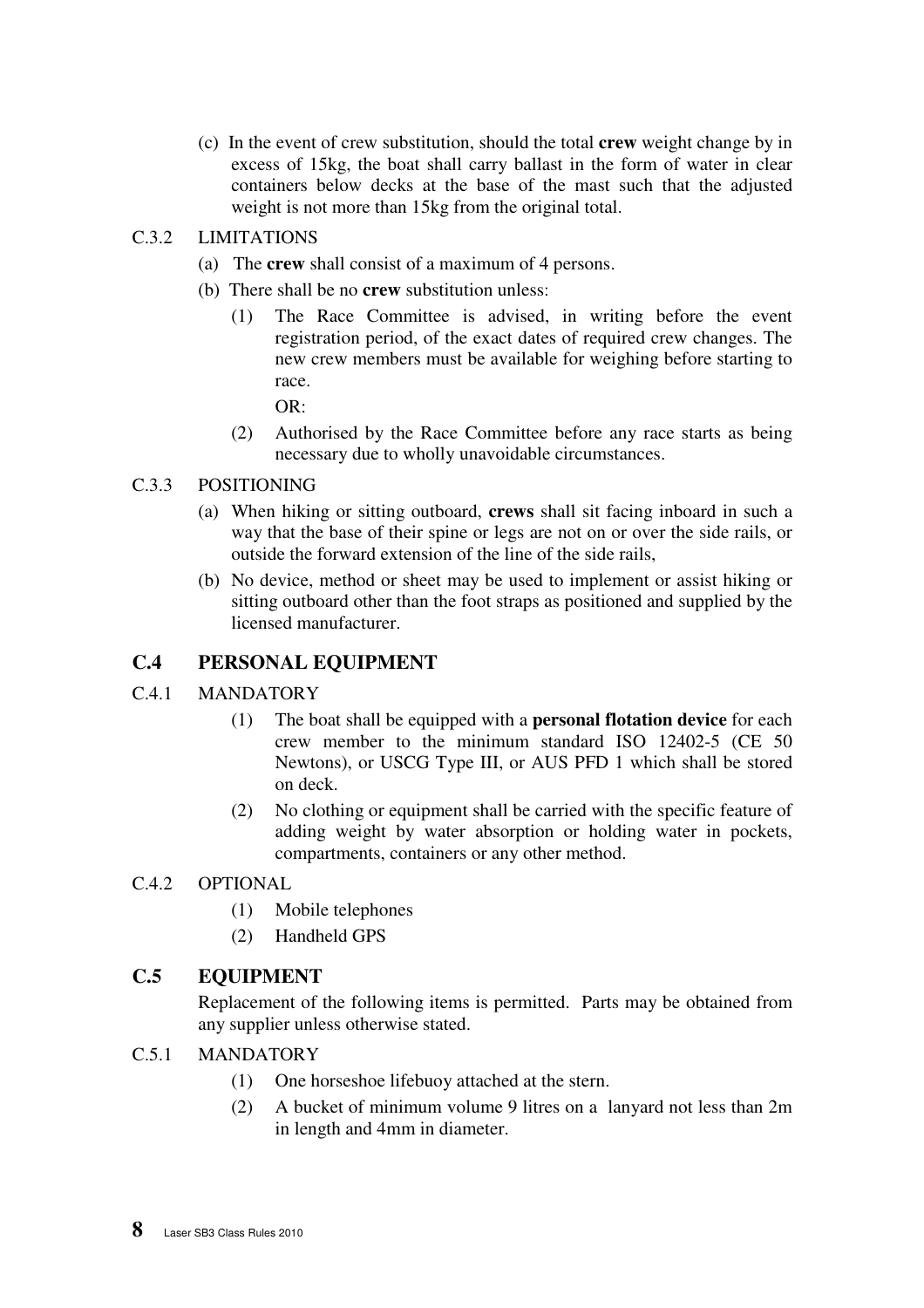- (3) One anchor and a minimum of 1.5m of 6mm steel chain shall not weigh less than 6 kg (including shackles) and shall be securely stowed when not in use.
- (4) A non-floating line, minimum of 30m long of not less than 8mm in diameter.
- (5) A floating throwing line, minimum of 10m long and 6mm in diameter shall be attached at the stern.
- (6) (i) One outboard engine including corrector weights (if fitted), of minimum weight 12kg when empty of fuel, shall be stored either below deck on the starboard side shelf or hung on the transom when not in use,
	- (ii) One outboard bracket, as supplied by the LM, which may only be modified to accept different engine types,
	- (iii) A minimum of 4lts of fuel in a plastic container when measured upon leaving the shore,
	- (iv) A fire extinguisher,
	- OR:
	- (i) 21kg ballast, securely stowed below deck on the starboard side shelf where the engine would be stored.
	- (ii) Two paddles of combined minimum weight not less than 1 kg.
- (7) A functioning VHF radio
- (8) First Aid Kit in waterproof container or bag
- (9) Four flares, two red and two orange smoke, within date, shall be stored in a watertight container or bag.

#### C.5.2 OPTIONAL

- (1) One compass, timing device or a combination of both may be fitted using the bracket supplied by the LM provided that it/they can only provide information relating to a) the boat's heading, b) current or elapsed time, c) depth and d) boat speed.
- (2) PVC film may be attached to any part of the **hull**, **sails** or **spars**, provided their fixing gives no performance advantage.
- (3) The carrying of loose ropes, fenders, spares, internal buoyancy and any safety equipment is unrestricted provided their fixing does not change the structural properties of the boat and gives no performance advantage.
- (4) Any system of tape, rope or clips intended only to prevent bottlescrews becoming undone.
- (5) Buoyancy bags as supplied by the LM.
- (6) Charts and means for recording compass headings.
- (7) Tape, rope, bags or fittings to secure safety or other equipment
- (8) Fittings or bags may be added to the deck provided their sole function is to stow equipment and/or food and/or drinks.
- (9) Tell tales may be added to any part of the jib, **mainsail** or **rig**.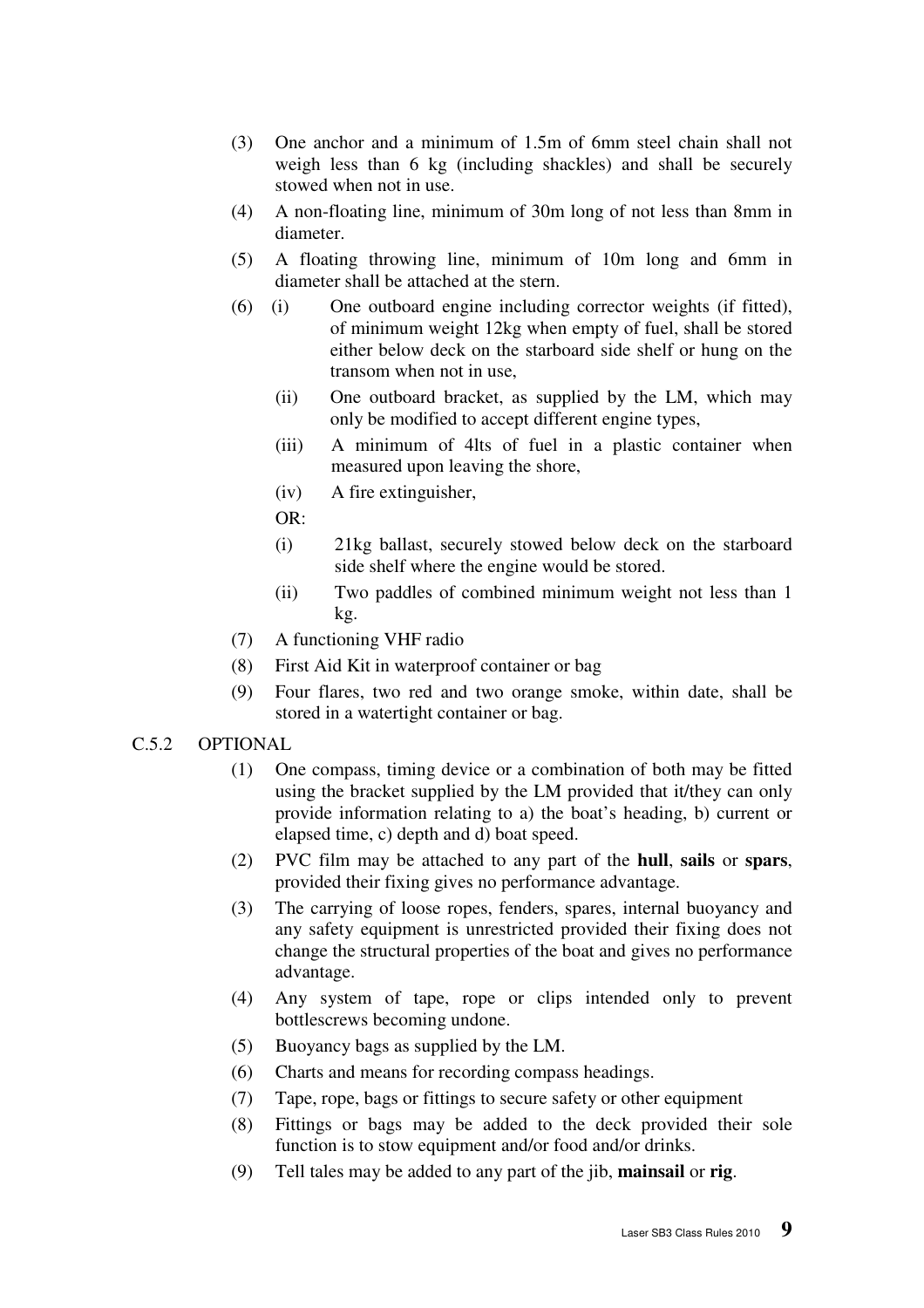- (10) The method of attaching sheets to the spinnaker is unrestricted provided that the sail when flown will not fly further than 10cm from the principal sheet rope.
- (11) The method of attachment of any fitting to the **boat** is unrestricted but shall not modify the fitting's position, the effective operation of the fitting nor the intended purpose or action of any equipment and provided their fixing gives no performance advantage.
- (12) The use of flexible adhesive tape, plastic or stainless rings, Velcro, rope or shock cord, shackles and bobbles is unrestricted as long as this does not modify the effective sheeting of any sail nor the intended purpose or action of any equipment.
- (13) Weed sticks
- (14) Toolkit

#### **C.6 BOAT**

#### C.6.1 WEIGHT

 From 1 June 2008, the minimum weight of the **boat** in dry condition shall be 685 kg. The weight shall be taken excluding the following:

- (1) All equipment as listed in C.5, except for the compass bracket, buoyancy bags, if fitted, the main traveller rope, bowsprit outhaul rope, spinnaker tackline, jib tackline, jib sheets, lower backstay rope, throw line as detailed in C.5.1(5) and any fittings or bags as detailed in C.5.2(8).
- (2) **Sails**
- (3) Main sheet and spinnaker sheets
- (4) Compass
- (5) **Personal equipment**
- (6) Spinnaker bag (including frame as supplied by the licensed manufacturer)

#### C.6.2 CORRECTOR WEIGHTS

- (a) **Corrector weights** of lead shall be permanently fastened to the centreline stringer between the mast bulkhead and the keel box when the **boat** weight in C.6.1 is less than the minimum requirement.
- (b) If the total weight of **corrector weights** required exceeds 20kg, the owner may divide the weight between the centreline stringer and the port side of the mast bulkhead.

#### C.6.3 ALTERATIONS

No performance advantage shall be obtained from any replacement, addition or repair permitted by these **class rules**.

(a) Replacements for any **boat** equipment, including but not limited to **hull appendages**, **rig**, **sails**, battens, tiller, spinnaker bag frame or fittings, whether original or replacements shall be only those produced by a LM except where otherwise authorised by this section.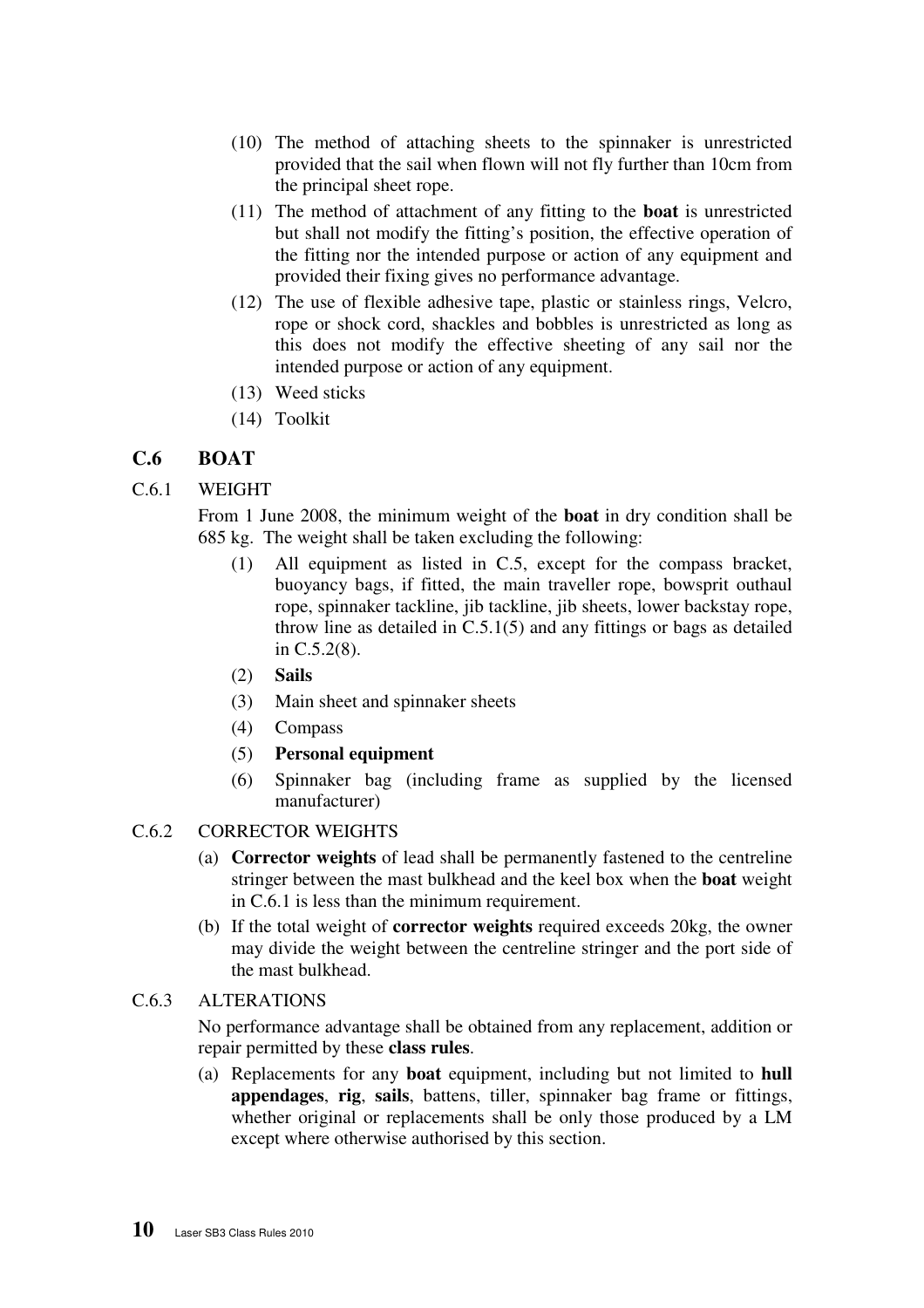- (b) Repairs and maintenance including but not limited to painting and sanding may be carried out provided repairs are made in such a way that the essential shape, characteristics or function of the original are not affected.
- (c) Maintenance may include the replacement of fastenings with alternatives from any supplier, provided that the equipment is replaced in the original position.

### **C.7 HULL**

#### C.7.1 MODIFICATIONS, MAINTENANCE AND REPAIR

- (a) Waxing and polishing of the **hull** is permitted provided the intention and effect is to polish the **hull** only.
- (b) Repairs are permitted; however, an **official measurer** may verify that the external shape is the same as before the repair and that no substantial stiffness, or other, advantage has been gained as a result of the repair.
- (c) Any work intended or with the effect of lightening the **hull** or improving, shape or performance beyond the original is not permitted.

#### C.7.2 FITTINGS

- (a) USE
	- (1) The main hatch and all inspection hatch covers shall be kept closed at all times except when accessing stored equipment.
	- (2) Fittings shall be arranged as supplied by the LM except that:
		- (i) The backstay cleat may be reversed to facilitate release aft.
		- (ii) The spinnaker sheet blocks may be arranged with either the ratchet block forward or ratchet block aft.

#### (b) REPLACEMENTS

Replacement of the following items is permitted. Parts may be obtained from any supplier

- (1) Blocks
- (2) Cleats
- (3) Mainsheet swivel base
- (4) Shackles, pins, bobbles
- (5) Inspection hatches
- (6) Spinnaker bag (using the mounting frame as supplied by the licensed manufacturer)

#### C.7.3 ADDITIONS AND ALTERATIONS TO HULL

 The following additions and alterations are permitted. Parts may be obtained from any supplier:

- (a) Non slip material of any kind (maximum thickness 5mm) may be added to the deck and cockpit.
- (b) Packers may be fitted under cleats
- (c) Calibration marks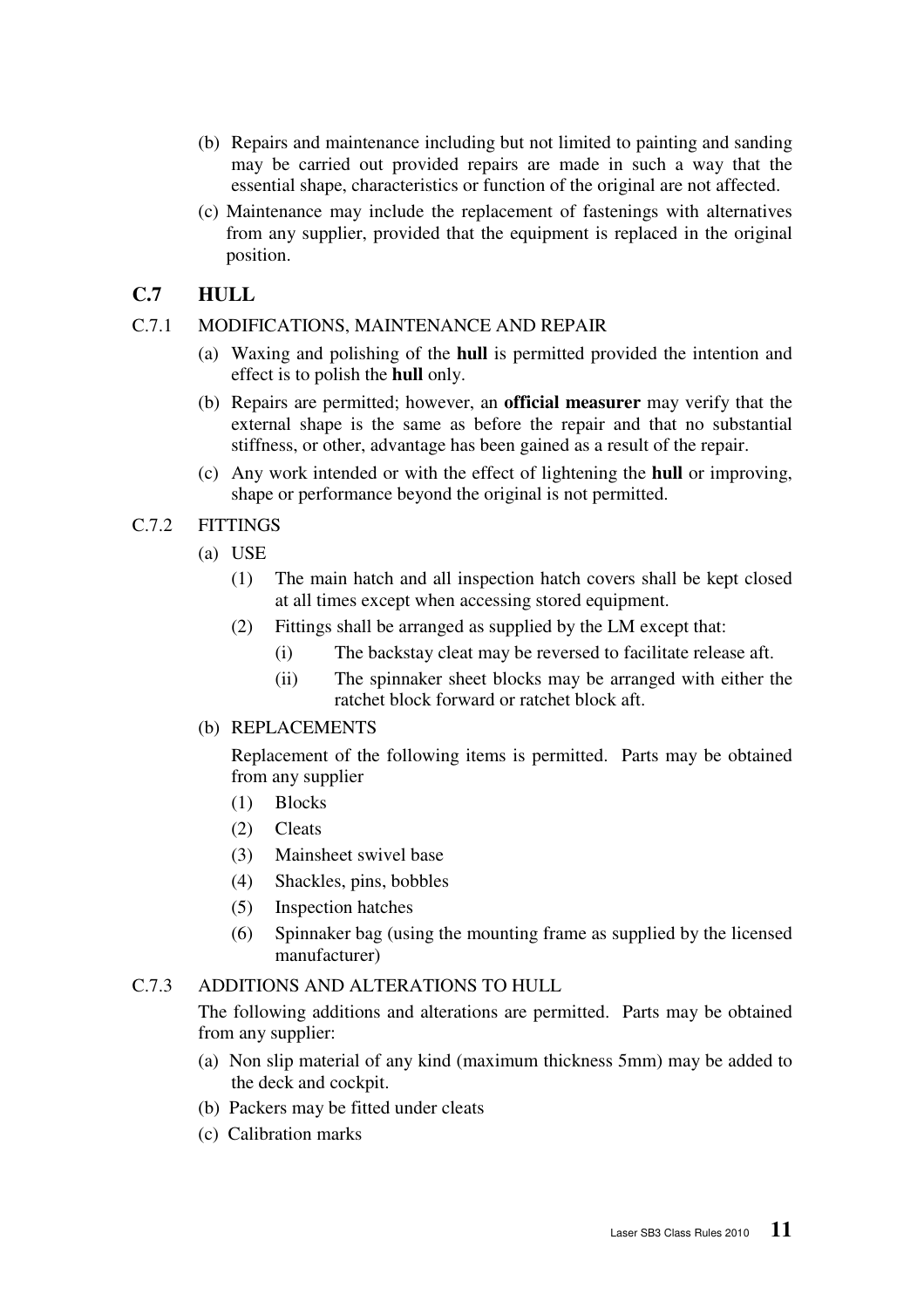- (d) Fittings for speed/depth may be fitted flush to the hull surface.
- (e) Anti-foul coatings may be applied to the hull surface.
- (f) A single hole of up to 111mm diameter may be cut in the forward most bulkhead to give access to the back of the towing eye bolt.
- (g) Not more than three, 154mm inspection hatches may be added.
- (h) If the total weight of **corrector weights** required exceeds 20kg, additional reinforcement as detailed by the LIC may be added to the area around the centreline stringer between the mast bulkhead and the keel box.

#### **C.8 HULL APPENDAGES**

#### C.8.1 MODIFICATION, MAINTENANCE AND REPAIR

- (a) Waxing and polishing of the **hull appendages** is permitted provided the intention and effect is to polish the **hull appendages** only.
- (b) Repairs are permitted; however, an **official measurer** may verify that the external shape is the same as before the repair and that no substantial stiffness, or other, advantage has been gained as a result of the repair.
- (c) The trailing edge of the **hull appendages** may be sharpened within a distance of 15 mm from the trailing edge.

#### C.8.2 LIMITATIONS

- (a) Only one **keel** and one **rudder** blade shall be used during an event, except when an item has been lost or damaged.
- C.8.3 KEEL
	- (a) DIMENSIONS

The maximum projection from the bottom of the hull beside centre of the keel fin to the top of the bulb shall be 1175 mm.

(b) WEIGHT

From 1 September 2008, the maximum weight of the **keel** shall be 327kg.

- (c) ALIGNMENT
	- (1) The **keel** may be aligned to the centreline of the **hull**.
	- (2) The **keel** may be packed to maintain a snug fit provided this has no effect on moving the keel forward or aft in the boat.
- (d) USE
	- (1) The **keel** shall be fixed down and may only be released for the purposes of re-floating when aground after which it shall be secured fully down at the earliest opportunity.

#### C.8.4 RUDDER

- (a) ALIGNMENT
	- (1) The **rudder** may be aligned to the centreline of the **hull**.
	- (2) The **rudder** may be repositioned such that the top of the **rudder** blade shall not touch or clear the underside of the **hull** by more than 25mm.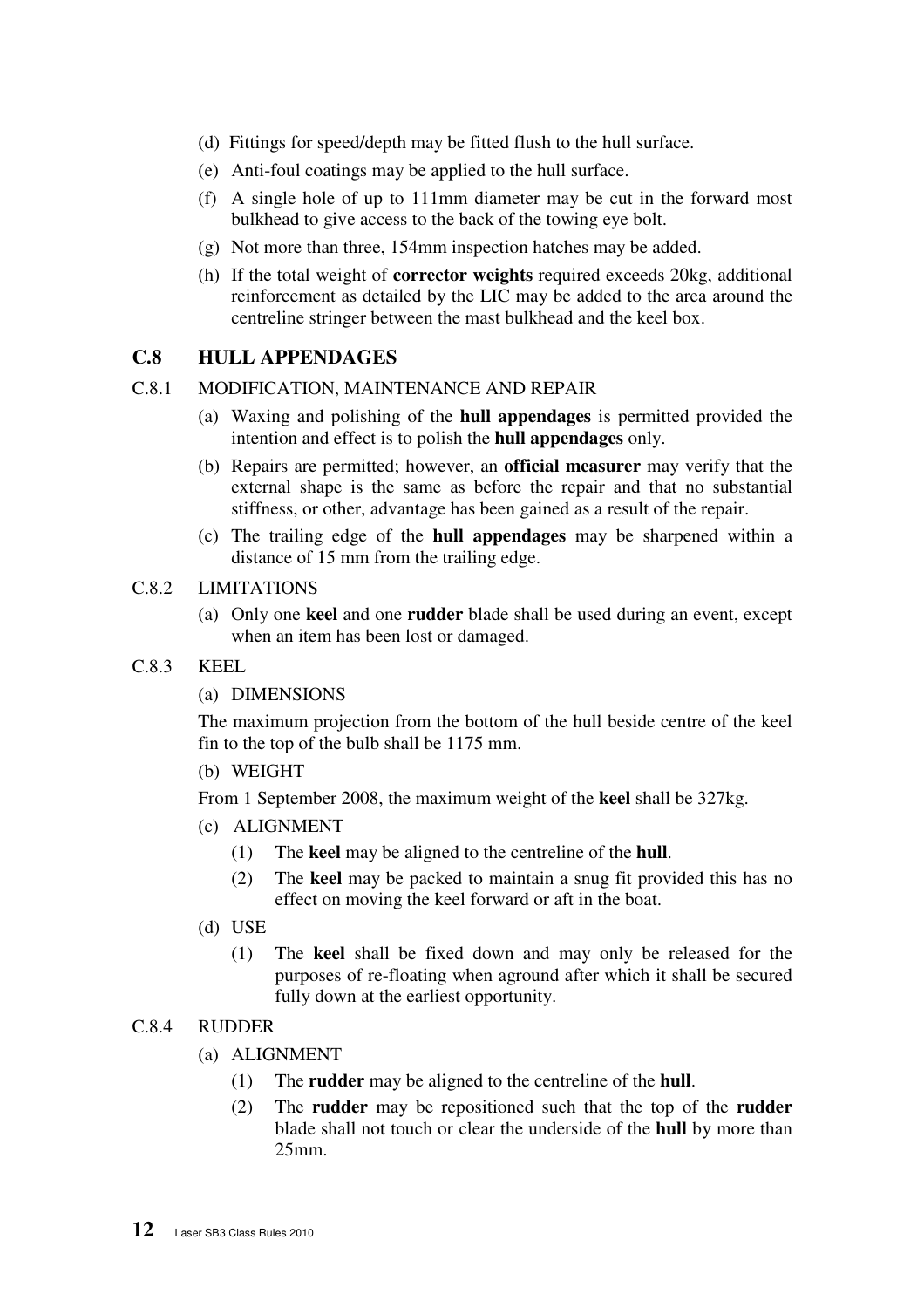- (b) FITTINGS
	- (1) **Rudder** fittings of any of the designs supplied by the LM are permitted. The diameter of the pin may be increased and additional reinforcement may be added inside the rudder post.
	- (2) Tiller extensions may be replaced with alternatives from any supplier, providing that the replacement performs the same function.

# **C.9 RIG**

#### C.9.1 MODIFICATIONS, MAINTENANCE AND REPAIR

 Replacement of the following items is permitted. Parts may be obtained from any supplier:

- (a) Cleats
- (b) Sheave blocks

#### C.9.2 FITTINGS

 The following may be added to the **rig**. Parts may be obtained from any supplier:

- (a) A mechanical wind indication device may be fitted to the top of the **mast**.
- (b) A cover may be fitted around the **mast** between the deck and the gooseneck provided its fixing gives no performance advantage.
- (c) Protective padding may be fitted to the end of the **boom**.

#### C.9.3 LIMITATIONS

(a) Only one set of **spars** and standing **rigging** shall be used except when an item has been lost or damaged beyond repair.

#### C.9.4 STANDING RIGGING

 Replacement of the standing **rigging** is permitted. Parts may be obtained from any supplier.

- (a) USE
	- (1) Standing **rigging** shall be arranged as supplied by the LM

#### C.9.5 RUNNING RIGGING

Replacement of the running **rigging** is permitted. Parts shall be of uniform diameter and may be obtained from any supplier.

- (a) USE
	- (1) Running **rigging** shall be arranged as supplied by the LM
	- (2) Ropes of any fibre may be used.
- (b) DIMENSIONS

|                                | minimum        | maximum |
|--------------------------------|----------------|---------|
| Main halyard diameter          | $5 \text{ mm}$ | - mm    |
| Jib halyard diameter           | $8 \text{ mm}$ | - mm    |
| Spinnaker halyard diameter     | $8 \text{ mm}$ | - mm    |
| Backstay diameter              | 4 mm           | - mm    |
| Backstay control line diameter | $5 \text{ mm}$ | - mm    |
| Main sheet diameter            | 8 mm           | - mm    |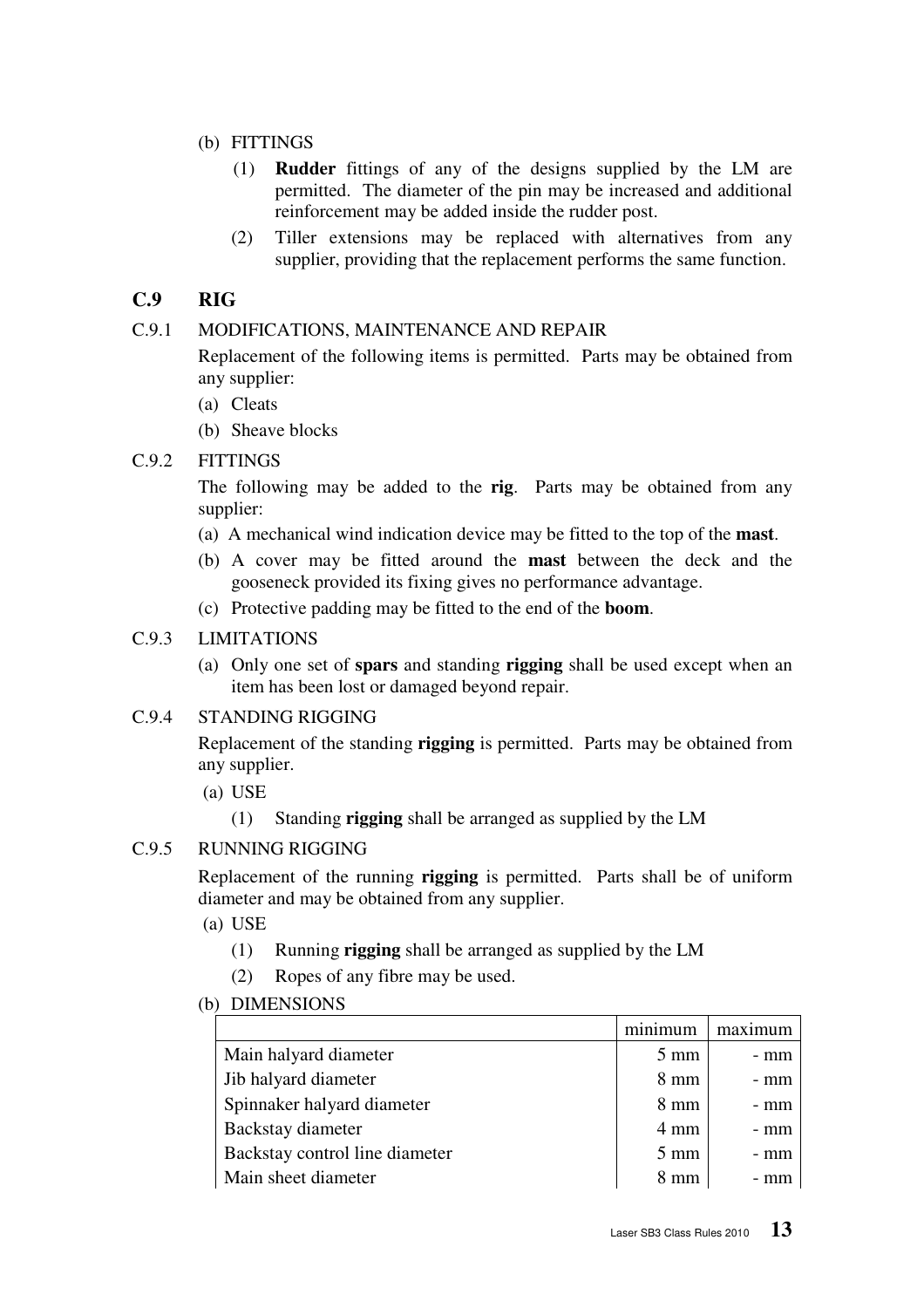|                              | minimum        | $max$ $num$ |
|------------------------------|----------------|-------------|
| Jib sheet diameter           | $8 \text{ mm}$ | - mm        |
| Spinnaker sheet diameter     | $8 \text{ mm}$ | - mm        |
| Jib tack line diameter       | $4 \text{ mm}$ | - mm        |
| Spinnaker tack line diameter | $6 \text{ mm}$ | - mm        |
| Bowsprit outhaul diameter    | $6 \text{ mm}$ | - mm        |
| Main traveller diameter      | $6 \text{ mm}$ | - mm        |
| Main cunningham diameter     | $6 \text{ mm}$ | - mm        |
|                              |                |             |

#### C.9.6 BOWSPRIT

(a) USE

- (1) The bowsprit shall be fully retracted at all times other than when the spinnaker is set or in the act of being set or recovered.
- (2) A retraction line of optional design may be fitted subject to the restrictions of C.5.1 (12)
- (3) When retracted, the **bowsprit outer point** shall not extend more than 200mm forward of the **hull.**
- (4) The nylon bowsprit retainers may be sanded

#### (b) DIMENSIONS

|                                                     | minimum maximum |
|-----------------------------------------------------|-----------------|
| Forward edge of deck to <b>bowsprit outer point</b> | $1800$ mm       |

### **C.10 SAILS**

#### C.10.1 MODIFICATIONS, MAINTENANCE AND REPAIR

- (a) **Sails** shall not be altered in any way except as permitted by these **class rules**.
- (b) Routine maintenance and repairs are permitted
- (c) Logos may be inserted into spinnakers provided this process does not alter the size or shape

#### C.10.2 LIMITATIONS

(a) Not more than 1 **mainsail**, 1 jib, and 2 spinnakers shall be carried aboard.

#### C.10.3 MAINSAIL IDENTIFICATION

- (a) The sail number shall be displayed on each side of the **mainsail** in accordance with the RRS Appendix G.
- (b) For boats chartered or loaned for an event, the sail number need not correspond with the number specified in B.2.1
- (c) The Class Insignia shall be the Laser logo as prescribed by the LIC, and shall be displayed near the head.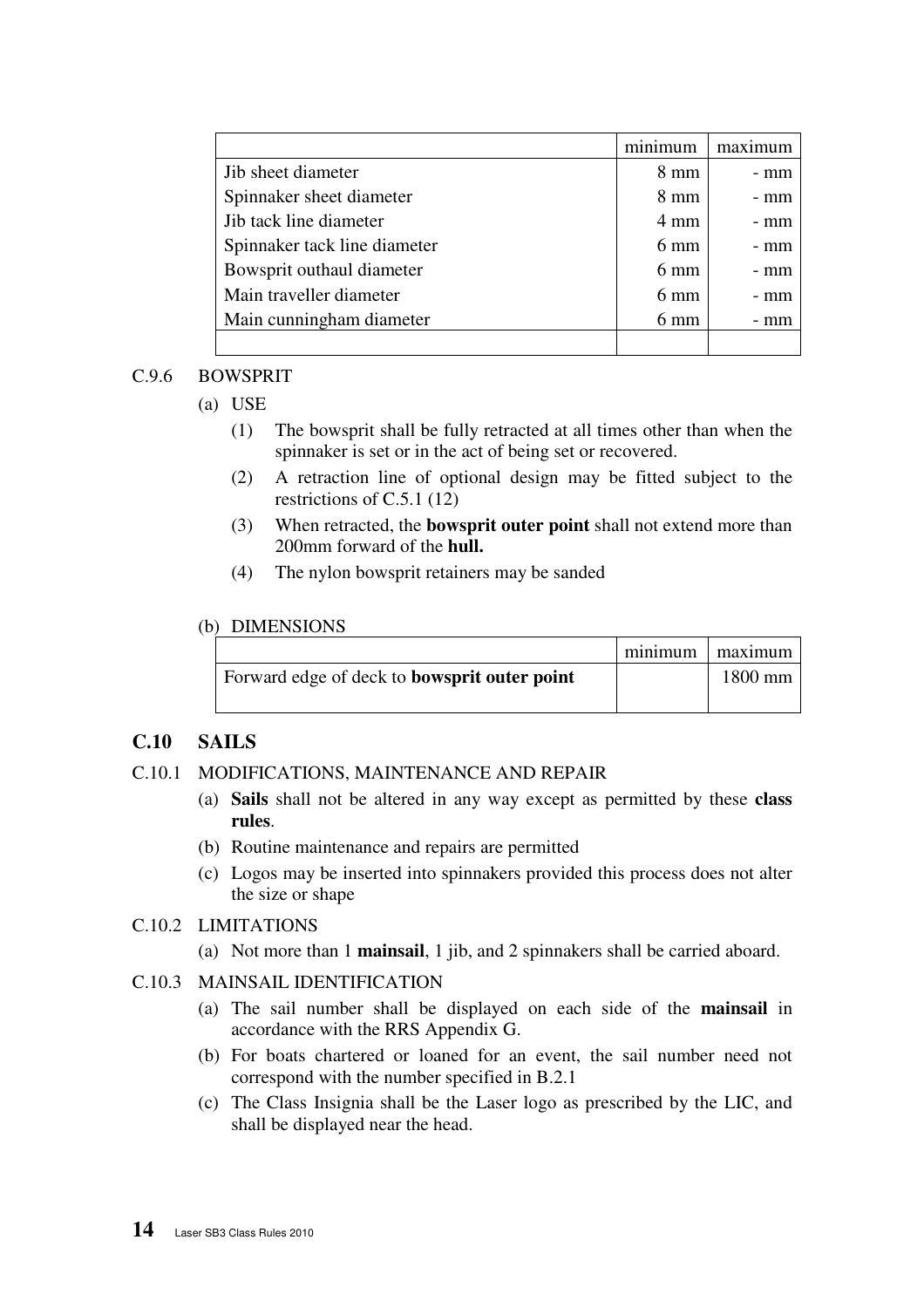# **Section D – Hull**

# **D.1 HULL SPECIFICATION**

D.1.1 The hull shall comply with the Building Specification in force at the time of manufacture.

# **D.2 HULL MANUFACTURER**

- D.2.1 The hull shall be built by a manufacturer licensed by the LIC to produce hulls.
- D.2.2 All production moulds used for hull manufacture shall be approved by the LIC.

# **D.3 HULL IDENTIFICATION**

- D.3.1 Each hull shall carry a builder's Hull identification plaque incorporating the boat sail number fixed in the rear of the cockpit.
- D.3.2 Each hull manufactured after  $1<sup>st</sup>$  February 2008 shall have an individually numbered ISAF Plaque fixed on the starboard side aft face of the transom.

# **D.4 HULL ALTERATIONS**

D.4.1 The hull shall not be altered in any way except as permitted by Section C of these **class rules**.

# **D.5 HULL FITTINGS**

D.5.1 Hull fittings shall comply with the Building Specification in force at the time of manufacture except when altered, added or replaced as permitted by Section C of these **class rules**.

# **Section E – Keel and Rudder Assembly**

# **E.1 KEEL AND RUDDER SPECIFICATIONS**

E.1.1 The keel, rudder blade and rudder stock/tiller assembly shall comply with the Building Specification in force at the time of manufacture.

# **E.2 MANUFACTURER**

E.2.1 The keel, rudder blade and rudder stock/tiller shall be made only by a manufacturer licensed by the LIC to produce these.

# **E.3 KEEL AND RUDDER ALTERATIONS**

E.3.1 The keel, rudder blade and rudder stock/tiller shall not be altered in any way except as permitted by Section C of these **class rules**.